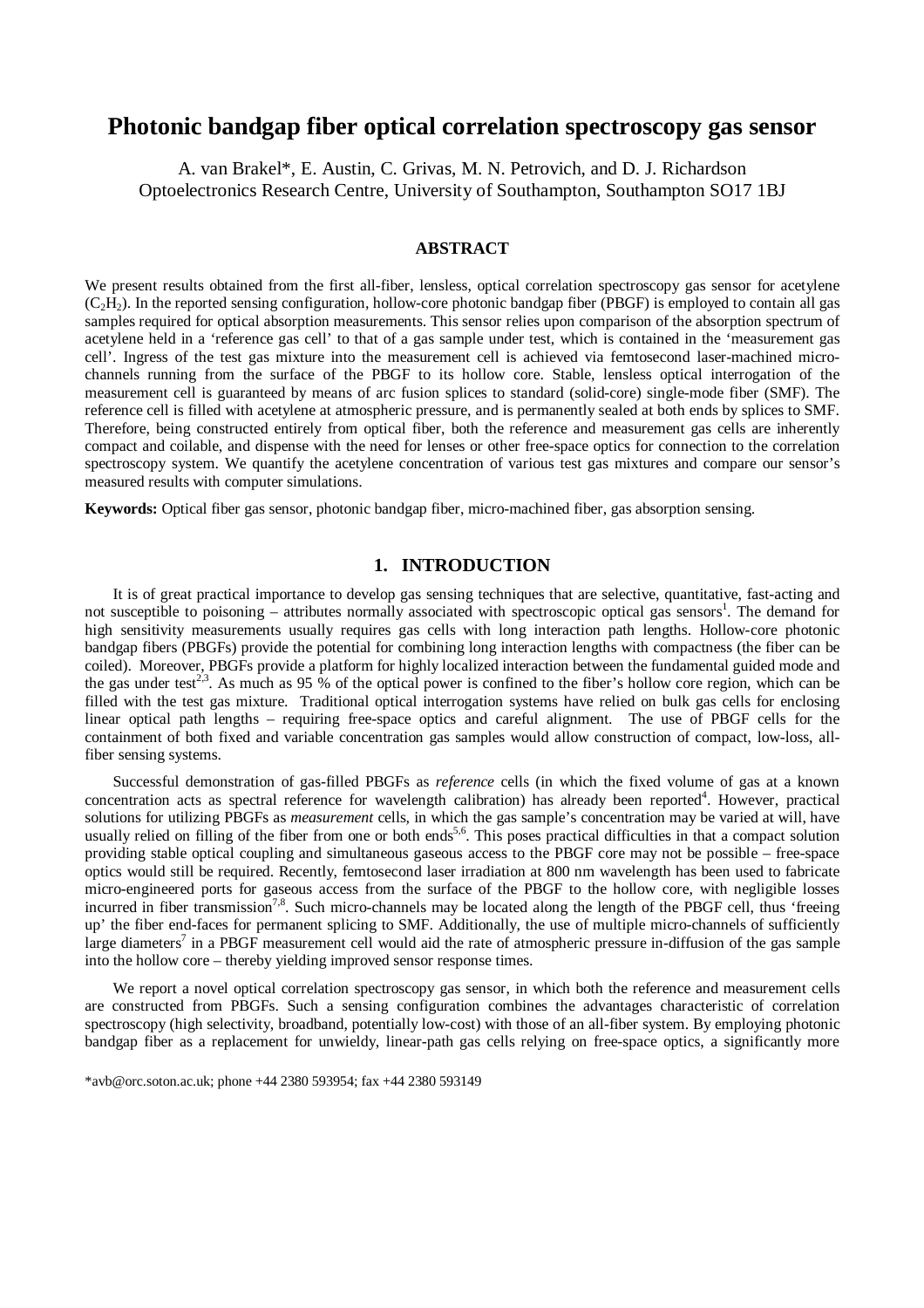compact sensor may be constructed that uses relatively inexpensive optical components and still retains good target gas selectivity.

## **2. METHOD**

#### **2.1 Interrogation system**

Our correlation spectroscopy gas sensor operates on the complementary optical source modulation (COSM) principle<sup>9</sup>, and its layout is shown schematically in Fig. 1. The source consists of erbium-doped SMF that is pumped by a 150 mW laser diode at 980 nm, thus producing broadband ASE light in the 1500 to 1570 nm wavelength range. An optical fiber switch (*JDSU SC-Series*, switching frequency: 0.25 Hz) is used to direct light from the source alternately along two optical paths: one containing the reference cell (switch position 1), and the other consisting of an approximately spectrally uniform optical attenuator (switch position 2). This attenuator (*OZ Optics*) can be adjusted to provide a static optical transmission loss roughly equal to that of the reference cell. The two optical paths recombine via a 50:50 SMF coupler (*Laser 2000*) to produce the so-called 'probe light'. One coupler output arm directs a proportion of this probe light to the 'feedback' detector (InGaAs, *Laser 2000*), while the second arm directs a proportion of similar probe light through the PBGF measurement gas cell, and then to an identical 'measurement' detector. When the fiber switch is set to position 1, proportionally less light enters the measurement cell at acetylene absorption wavelengths than when the switch is in position 2. Hence when acetylene is present in the measurement gas cell, the probe light is attenuated to a lesser degree in position 1 then in position 2. However, when no acetylene is present, or a gas with an altogether different absorption spectrum is present in the measurement cell, the attenuation remains the same – irrespective of the switch position. This proportionate difference in attenuation – the 'transmission arm ratio' – indicates the concentration of acetylene present in the measurement cell. In contrast to the COSM system reported previously $9$ , the current configuration no longer requires on-line adjustment of the source or attenuator.



spectroscopy interrogation system.

positions: 1) ASE source spectrum; 2) ASE source followed by reference cell spectrum.

#### **2.2 Photonic bandgap fiber and reference cell**

Seven-element core defect PBGF was manufactured in our fiber fabrication facility by means of the stack-and-draw technique. The chosen fiber has an outer diameter of 205  $\mu$ m, a core diameter of 14.4  $\mu$ m, a cladding pitch of 4.5  $\mu$ m, and an air filling factor of 94 %. As a consequence, photonic bandgap guidance is centered at 1530 nm – corresponding to the wavelength location of the near-infrared overtone absorption bands for acetylene. PBGF transmission loss was measured to be 90 dB.km<sup>-1</sup> at 1530 nm by means of a white light source. A scanning electron microscope (SEM) image of the fabricated fiber's microstructured region is shown in the insert of Fig. 3.

The PBGF reference cell was constructed by first splicing one end of the hollow-core fiber to conventional SMF in an electric arc fusion splicer (following a procedure developed independently from a similar published method<sup>6</sup>). Next, the open end of the PBGF was placed in a sealed vessel, via a leak-tight fiber feedthrough assembly, for single-ended filling at atmospheric pressure. We allowed acetylene in-diffusion to take place for a sufficient time before removing the output end of the PBGF from the feedthrough assembly and sealing the cell by splicing to SMF (splice performed within a few minutes). The 1 m-long PBGF reference cell has a total insertion loss of 5 dB – most of which can be attributed to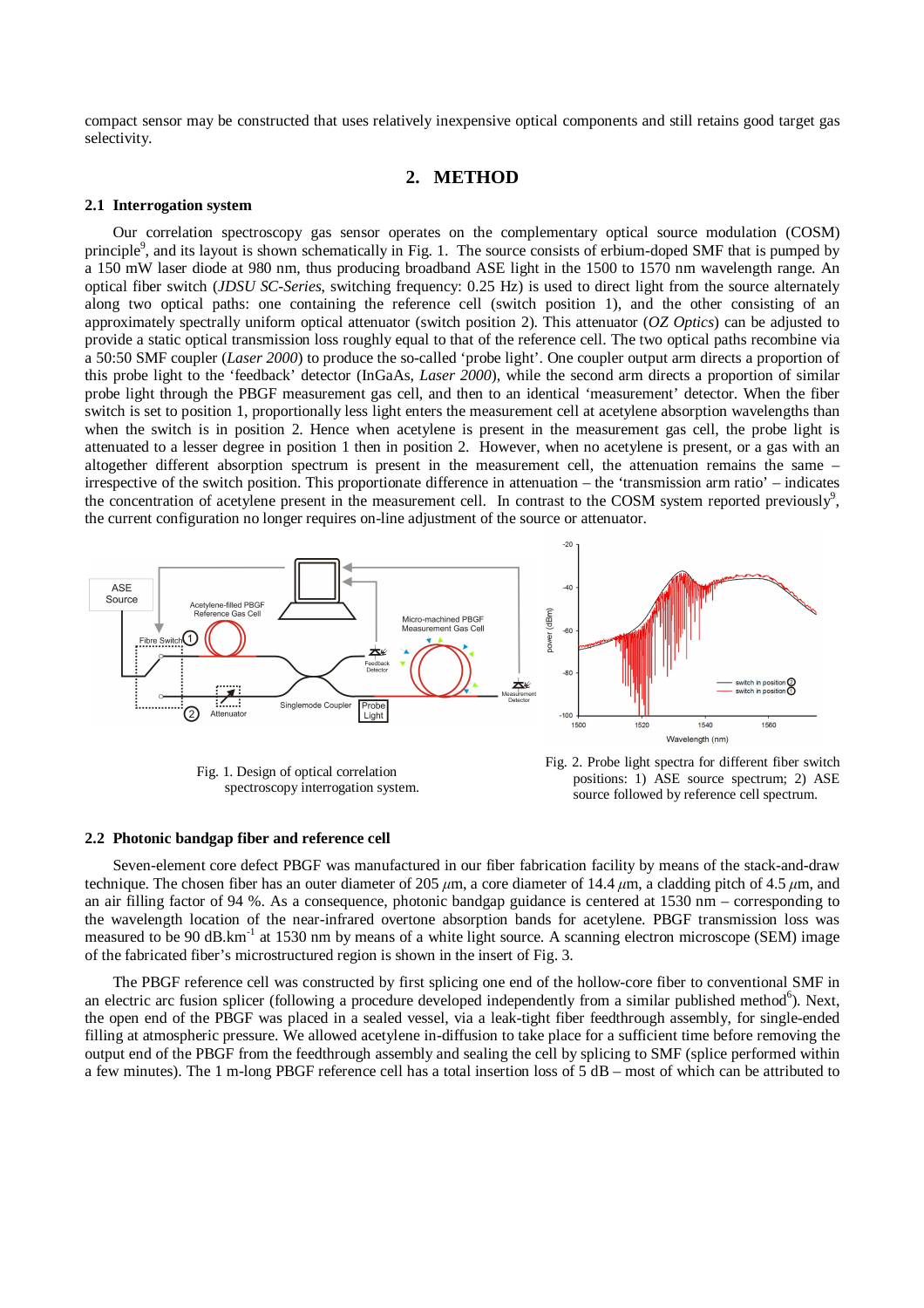the output PBGF-SMF splice. Final acetylene concentration in the sealed cell was estimated by comparing its transmission spectrum (measured with a tunable laser source near 1542 nm, at 0.3 pm resolution) with a simulated spectrum. Figure 3 displays the resulting absorption spectrum, which compares well with the spectrum modeled for 60 % acetylene in air at 25 ºC, along a free-space interaction length of 1 m.







Fig. 4. SEM of typical micro-channel cross-section: the channel tapers from a diameter of 20  $\mu$ m at the PBGF surface to a few microns at the core.

#### **2.3 Measurement cell**

PBGF of length 1.2 m was used to construct the measurement cell. Two micro-channels were machined by femtosecond laser irradiation (110 fs pulse duration, 800 nm wavelength, 1 kHz repetition rate) using the technique previously described<sup>7</sup>. It should be emphasized that micro-machining was performed after the PBGF had been spliced to SMF at both ends. This allowed on-line monitoring of the PBGF cell's transmission during channel fabrication (with an ASE source and optical spectrum analyzer) to ensure that no additional fiber transmission loss was incurred. As illustrated in the SEM of Fig. 4, the micro-channels extend from the PBGF surface to its hollow core, with limited damage to the microstructured cladding region. Micro-channels in the measurement cell were located a distance of approximately 0.4 m from either end of the PBGF. To allow diffusion of the test gas mixture into the PBGF core, via the micro-channels, the measurement cell was placed in a gas-tight vessel containing inlet and outlet valves. Two mass flow controllers (*Tylan FC3900*) were used to vary the rate of acetylene and nitrogen flowing through the vessel, and hence past the PBGF measurement cell.

### **3. RESULTS**

Test gas mixtures containing 0, 10, 20 and 30 %  $(\pm 5 \%)$  concentrations of acetylene in nitrogen were directed through the measurement cell vessel at a rate of  $0.9$  litres.min<sup>-1</sup> while the transmission arm ratio was recorded. The results are shown in Fig. 5 and reveal the sensor's response to varying acetylene concentrations. A computer model simulating the sensor's operation was used to predict transmission arm ratios for these concentrations, assuming a 1 m free-space path length reference cell containing 60 % acetylene in air, and a 1.2 m measurement cell length with 94 % of the optical mode travelling in free-space. Discrepancies in the modelled and measured peak values obtained for each acetylene concentration may be ascribed to the inaccuracies in flow rate control (which resulted in significant errors in test gas concentration). However, the sensor response shows good repeatability over 48 hours. Our sensor had a t-90 time of 1.6 hours (for 0 to 100 %). The noise in received transmission arm ratio was measured to be  $1.34 \times 10^4$  in 4 s, which yields a projected limit of detection (LOD) of 45 ppm in 4 s.

## **4. CONCLUSION**

We present initial results obtained from an all-fiber correlation spectroscopy sensor for the detection of acetylene. Both the reference and measurement gas cells in this sensing configuration have been manufactured from photonic bandgap fibers. For the first time to our knowledge, a fully-spliced PBGF gas cell has been implemented in a practical sensing